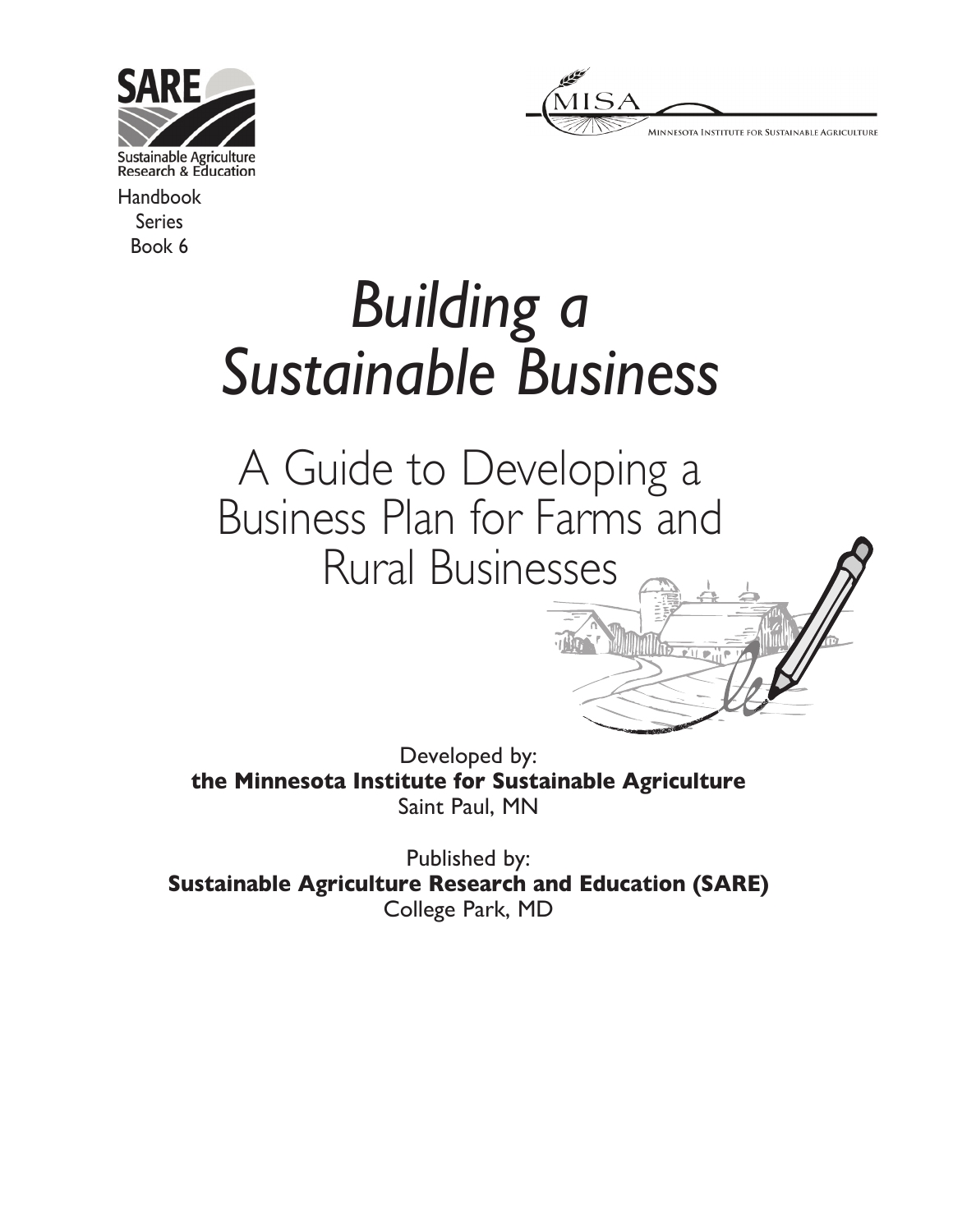#### **Project Coordinators**

Gigi DiGiacomo, Economic Consultant Debra Elias Morse, Consultant Robert King, University of Minnesota

#### **Authors**

Gigi DiGiacomo, Economic Consultant Robert King, University of Minnesota Dale Nordquist, University of Minnesota

#### **Contributors**

Vern Eidman, University of Minnesota Debra Elias Morse, Consultant Susan McAllister, Marketing Consultant Kenneth Thomas, Professor Emeritus, University of Minnesota

#### **Farmer Business Plan Participants and Reviewers**

Nancy Aspelund Mabel Brelje Mary Doerr, Dancing Winds Farms Frank Foltz, Northwind Nursery and Orchards Dave and Florence Minar, Cedar Summit Farm Greg Reynolds, Riverbend Farm

#### **Technical Reviewer**

Damona Doye, Oklahoma State University

#### **Editor**

Beth Nelson, Minnesota Institute for Sustainable Agriculture

#### **Production**

Nancy Goodman, copy editor Andy Zieminski, cover design Jim Kiehne, layout Valerie Berton, SARE Outreach

Front cover photos by (clockwise from upper right): Jerry DeWitt; Jerry DeWitt; courtesy Florence Minar; Neil Michel. Back cover photos by (from left to right): courtesy John Mayne; courtesy Karl Kupers; Jerry DeWitt; Jerry DeWitt; Mac Martin

This publication was developed by the Minnesota Institute for Sustainable Agriculture in cooperation with the Center for Farm Financial Management, with funding from the Minnesota State Legislature.

This publication was co-published by the Sustainable Agriculture Research and Education (SARE) program, under a cooperative agreement with USDA's National Institute of Food and Agriculture (NIFA).

To order copies of this book (\$17.00 plus \$5.95 shipping and handling), contact: (301) 374-9696, sarepubs@sare.org or visit the SARE Web Store at www.sare.org/WebStore; or contact (800) 909-6472, or misamail@umn.edu. This publication can be viewed on-line at www.misa.umn.edu or at www.sare.org/publications.

Copyright © 2003, Minnesota Institute for Sustainable Agriculture Second printing 2006 Third printing 2010

*Library of Congress Cataloging In Publication Data*

*Building a sustainable business : a guide to developing a business plan for farms and rural businesses / by the Minnesota Institute for Sustainable Agriculture.*

*p. cm. – (Sustainable Agriculture Network handbook series ; bk. 6) Includes bibliographical references.*

*ISBN 1-888626-07-0 (pbk.)*

*1. Farm management. I. Minnesota Institute for Sustainable Agriculture. II. Sustainable Agriculture Network. III. Series. S561.B84 2003 630'.68–dc21*

*2003005514*

The SARE program provides information to everyone, without regard to race, religion, national origin, sex, age, disability, familial or veteran status. Every effort has been made to make this publication as complete and as accurate as possible. It is only a guide, however, and should be used in conjunction with other information sources and in consultation with other financial and production experts. The editors/authors and publisher disclaim any liability, loss or risk, personal or otherwise, which is incurred as a consequence, directly or indirectly, of the use and application of any of the contents of this publication. Mention, visual representation or inferred reference of a product, service, manufacturer or organization in this publication does not imply endorsement by the USDA, the SARE program, MISA or the authors. Exclusion does not imply a negative evaluation.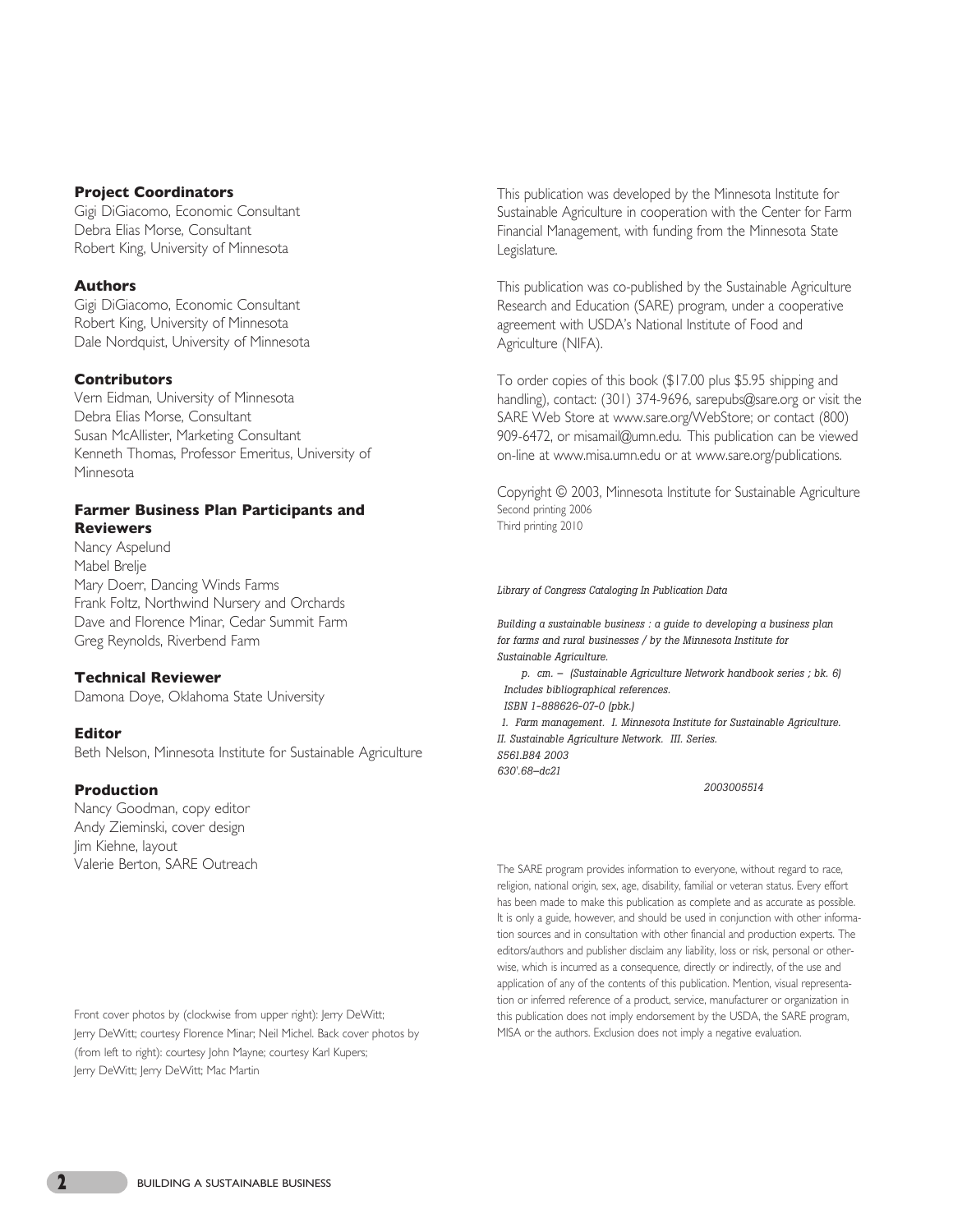#### **Minnesota Institute for Sustainable Agriculture**

This publication was developed through the Minnesota Institute for Sustainable Agriculture's (MISA) Sustainable Agriculture Information Exchange program, a clearinghouse of sustainable agriculture information and materials in Minnesota. MISA is a partnership between the University of Minnesota Extension and College of Food, Agricultural and Natural Resource Sciences and the Sustainers' Coalition, a group of individuals and community-based, nonprofit organizations. MISA's purpose is to bring together the agricultural community and the University community in a cooperative effort to develop and promote sustainable agriculture in Minnesota and beyond.

Other publications in the Sustainable Agriculture Information Exchange series include:

*Collaborative Marketing: A Roadmap & Resource Guide for Farmers Dairy Your Way: A Guide to Management Alternatives for the Upper Midwest Discovering Profits in Unlikely Places: Agroforestry Opportunities for Added Income Hogs Your Way: Choosing a Hog Production System in the Upper Midwest Local Food: Where to Find It, How to Buy It Marketing Local food Minnesota Guide to Organic Certification Minnesota Soil Management Series Poultry Your Way: A Guide to Management Alternatives for the Upper Midwest Resources for Beginning Farmers: Building a Sustainable Future Whole Farm Planning: Combining Family, Profit, and Environment*

For more information on this series, the Information Exchange, or MISA, contact: Minnesota Institute for Sustainable Agriculture, 411 Borlaug Hall, 1991 Buford Circle, St. Paul, MN 55108-1013; (612) 625-8235, or tollfree (800) 909-MISA (6472); Fax (612) 625-1268; misamail@umn.edu; www.misa.umn.edu.

#### **Center for Farm Financial Management**

The Center for Farm Financial Management at the University of Minnesota cooperated in the development of this publication. The Center's mission is to improve the farm financial management abilities of agricultural producers and the professionals who serve them through educational software and training programs. Contact: Center for Farm Financial Management, University of Minnesota, 130 Classroom Office Building, 1994 Buford Avenue, St. Paul, Minnesota 55108; (612) 625-1964 or toll-free (800) 234-1111; cffm@cffm.agecon.umn.edu; www.cffm.umn.edu.

#### **Sustainable Agriculture Research and Education (SARE)**

SARE is a national grants and outreach program working to advance sustainable innovation to the whole of American agriculture. SARE is part of USDA's National Institute of Food and Agriculture (NIFA). For more information about SARE's grant opportunities and library of books, bulletins and online resources, contact: SARE Outreach, 1122 Patapsco Building, University of Maryland, College Park, MD 20742-6715; phone (301) 405-8020; fax (301) 405-7711; info@sare.org; www.sare.org.

Funding for this project was approved by the Minnesota State Legislature and the Energy and Sustainable Agriculture Program of the Minnesota Department of Agriculture.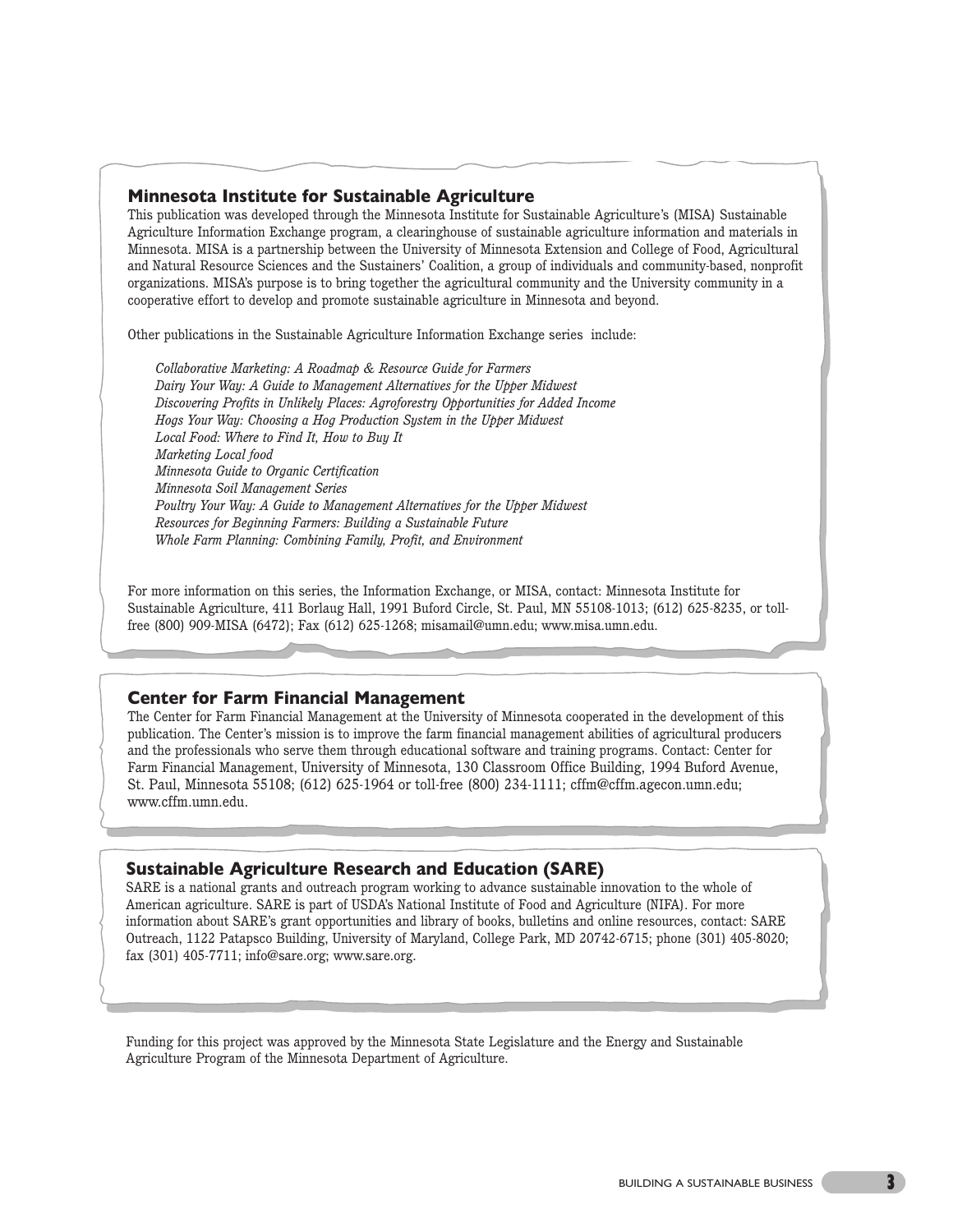## Preface

Business planning is an important part of owning and managing a farm. Producers traditionally go through the business planning process to:

- Evaluate production alternatives;
- Identify new market opportunities; and
- Communicate their ideas to lenders, business partners and family.

As agricultural entrepreneurs define and create themselves away from more "conventional" farming models, business planning has become more important than ever.

Producers considering innovative management practices and immature markets use business plans to map out strategies for taking advantage of new opportunities such as organic farming, on-farm processing, direct marketing and rural tourism. A business plan helps producers demonstrate that they have fully researched their proposed alternative; they know how to produce their product, how to sell what they produce, and how to manage financial risk.

*"Building a Sustainable Business: A Guide to Developing a Business Plan for Farms and Rural Businesses"* was conceived in 1996 by a planning team for the Minnesota Institute for Sustainable Agriculture (MISA), to address the evolving business planning needs of beginning and experienced rural entrepreneurs. From the onset, the planning team envisioned a truly useful guidebook that would be relevant to the alternative farm operations and rural businesses of today. There are certainly more detailed business planning, strategy building, succession planning, marketing and financial planning resources available. It was not our intention to replace these materials. Many of these existing resources are listed in an extensive "Resources" section at the end of this Guide. Instead, our objective was to compile information from all available resources, including farmers and other business experts, that could be used to create a business planning primer—a guide that will help today's alternative agriculture entrepreneurs work through the planning process and to begin developing their business plans.

This Guide was developed over a period of seven years by a team of University of Minnesota faculty and staff, individual farmers and consultants. Six farmers developed business plans using the draft materials. This Guide incorporates recommendations on content, language and organization from the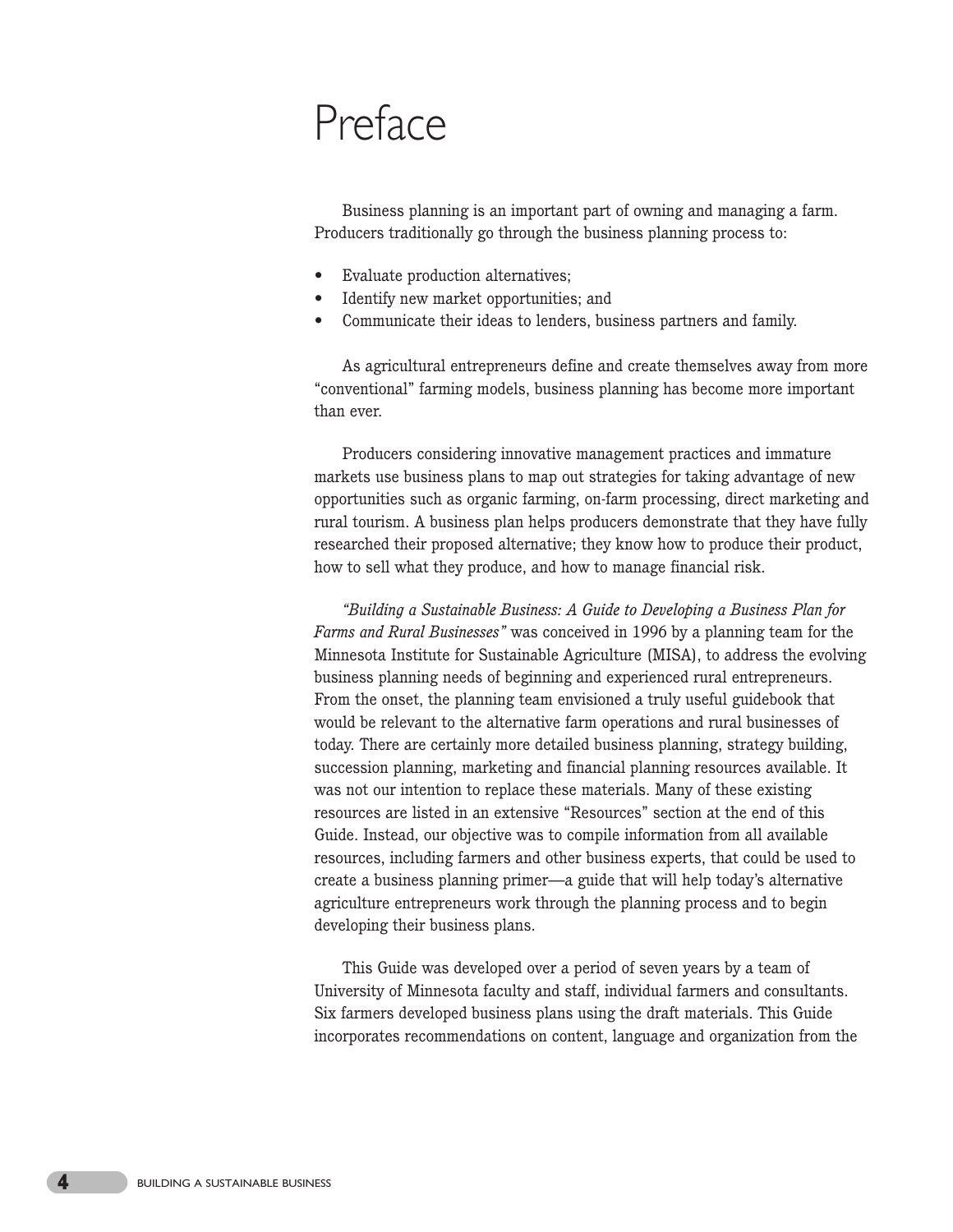farmers as well as examples from five of the review team's business plans. We are grateful to them for their willingness to share their business planning efforts. This Guide was originally targeted toward Upper Midwest producers and entrepreneurs, hence the "Resources" section is weighted toward Midwest organizations. As the project evolved, we realized that the material is applicable to a variety of operations throughout the United States; the basic business planning process is universal. The Sustainable Agricultural Research and Education (SARE) Outreach agreed that this information should reach a national audience and graciously agreed to co-publish this material. This Guide benefited greatly from a careful review by Damona Doye, Extension Economist, Oklahoma State University, and we are grateful for her suggested revisions. Parallel to the development of this Guidebook, a business planning software package was developed by the Center for Farm Financial Management at the University of Minnesota. This Guide and software are complementary.

Ultimately, this Guide is as much about the planning process as it is about the creation of a final business plan. MISA followed one of the farm reviewer families, Cedar Summit Farm owners Dave and Florence Minar and their family, throughout their planning process. The Minars' planning experience—their initial exploration of values, brainstorming of goals, and research into on-farm milk processing, markets and financing—is incorporated throughout this Guide's text and Worksheets. A completed business plan for the Minars' Cedar Summit Creamery is attached in Appendix A. This enabled us to "put a face" on the business planning process, and we thank the Minars for their openness in sharing so much of their story. Armed with their business plan, the Minars were able to obtain financing. We are happy to report that as we go to press, Cedar Summit Creamery is up and running.

We hope this Business Planning Guide will assist today's alternative and traditional business owners alike with the creation of a holistic business plan rooted firmly in personal, community, economic and environmental values. With a business plan in hand, today's farmers and rural entrepreneurs will be able to take that first step toward the creation of a successful and sustainable business.

**2010 Update.** Prior to a 2010 reprinting of the Guide, we updated the Resources section. We also caught up with the Minars and provide an update on Cedar Summit Creamery on page 243.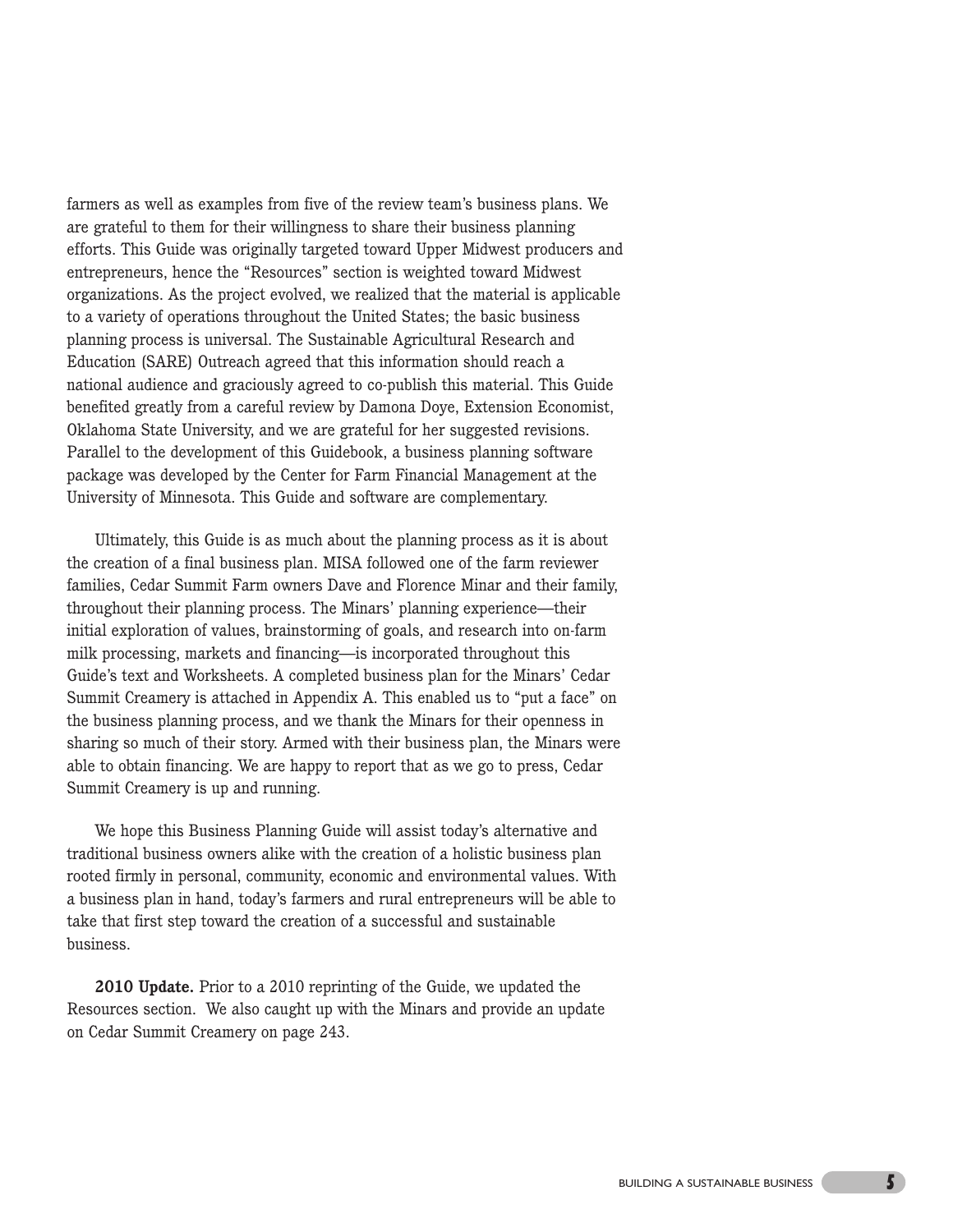# Table of Contents

| Introduction www.communication.com/www.com/www.com/www.com/www.com/www.com/www.com<br>Before You Begin: Why Develop a Business Plan and Who Should Be Involved in the Planning Process?  14<br>The Five Planning Tasks:        |
|--------------------------------------------------------------------------------------------------------------------------------------------------------------------------------------------------------------------------------|
|                                                                                                                                                                                                                                |
|                                                                                                                                                                                                                                |
|                                                                                                                                                                                                                                |
|                                                                                                                                                                                                                                |
|                                                                                                                                                                                                                                |
|                                                                                                                                                                                                                                |
|                                                                                                                                                                                                                                |
|                                                                                                                                                                                                                                |
|                                                                                                                                                                                                                                |
|                                                                                                                                                                                                                                |
|                                                                                                                                                                                                                                |
| Task Two: Farm History and Current Situation-What Have You Got?  27                                                                                                                                                            |
|                                                                                                                                                                                                                                |
|                                                                                                                                                                                                                                |
|                                                                                                                                                                                                                                |
|                                                                                                                                                                                                                                |
|                                                                                                                                                                                                                                |
|                                                                                                                                                                                                                                |
|                                                                                                                                                                                                                                |
|                                                                                                                                                                                                                                |
|                                                                                                                                                                                                                                |
|                                                                                                                                                                                                                                |
|                                                                                                                                                                                                                                |
|                                                                                                                                                                                                                                |
|                                                                                                                                                                                                                                |
| What management and management information systems do we have in place                                                                                                                                                         |
|                                                                                                                                                                                                                                |
| Current Work Force: Who is involved in our business and what roles do they play?  47                                                                                                                                           |
|                                                                                                                                                                                                                                |
| Change: Will our labor situation change in the near future? Will someone enter or leave the operation?  49                                                                                                                     |
|                                                                                                                                                                                                                                |
|                                                                                                                                                                                                                                |
| Financial Performance: How well has our business performed in the past, and                                                                                                                                                    |
|                                                                                                                                                                                                                                |
|                                                                                                                                                                                                                                |
| Financial Environment: What is our current business environment and how is it changing?  62                                                                                                                                    |
|                                                                                                                                                                                                                                |
|                                                                                                                                                                                                                                |
|                                                                                                                                                                                                                                |
| Task Three: Vision, Mission and Goals-Where Do You Want to Go? 87                                                                                                                                                              |
| Dream a Future Vision (and according to the control of the control of the control of the control of the control of the control of the control of the control of the control of the control of the control of the control of th |
|                                                                                                                                                                                                                                |

Set and Prioritize Goals . . . . . . . . . . . . . . . . . . . . . . . . . . . . . . . . . . . . . . . . . . . . . . . . . . . . . . . . . . . . . . . . . . . . . . . . . . . . . . . . . . . . . . . . . . 91 What Are Goals? . . . . . . . . . . . . . . . . . . . . . . . . . . . . . . . . . . . . . . . . . . . . . . . . . . . . . . . . . . . . . . . . . . . . . . . . . . . . . . . . . . . . . . . . . . . 91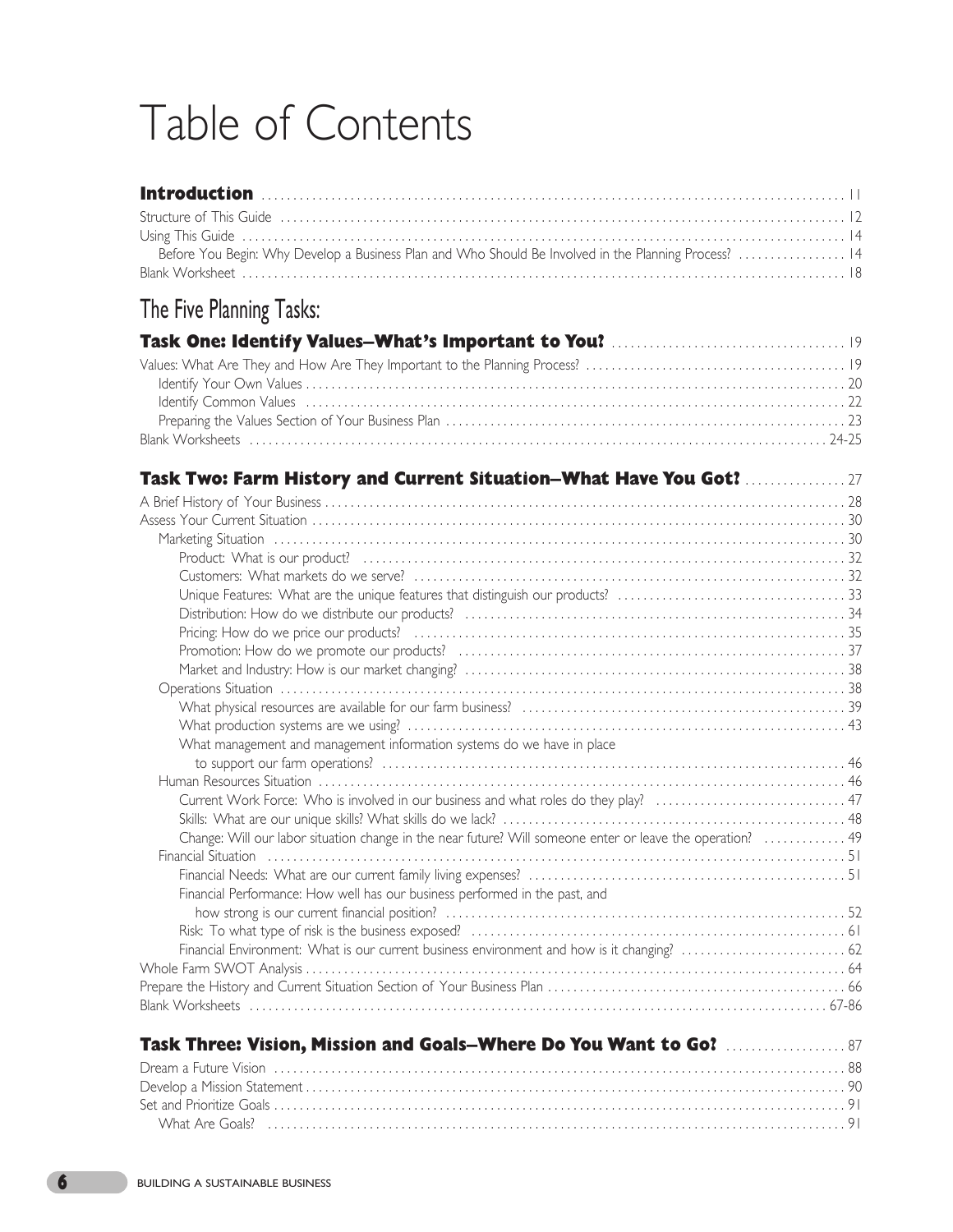## **Task Four: Strategic Planning and Evaluation–What Routes**

| -Segmentation                                                                                    |  |
|--------------------------------------------------------------------------------------------------|--|
| -Sales potential                                                                                 |  |
|                                                                                                  |  |
|                                                                                                  |  |
| Distribution and Packaging: How and when will we move our product to market? 115                 |  |
| -Scope                                                                                           |  |
| -Movement                                                                                        |  |
| -Packaging                                                                                       |  |
| -Delivery scheduling and handling                                                                |  |
|                                                                                                  |  |
|                                                                                                  |  |
| -Image or product                                                                                |  |
| -Message                                                                                         |  |
| -Tools and delivery                                                                              |  |
| -Timing and frequency                                                                            |  |
| $-Costs$                                                                                         |  |
| Inventory and Storage Management: How will we store inventory and maintain product quality?  131 |  |
| Develop a Strategic Marketing Plan (110) 132 (120) 132                                           |  |
|                                                                                                  |  |
|                                                                                                  |  |
| -Production system                                                                               |  |
| -Production schedule                                                                             |  |
|                                                                                                  |  |
|                                                                                                  |  |
|                                                                                                  |  |
| -Land and buildings                                                                              |  |
| -Machinery and equipment                                                                         |  |
|                                                                                                  |  |
|                                                                                                  |  |
|                                                                                                  |  |
| $-T$ asks                                                                                        |  |
| -Workload                                                                                        |  |
|                                                                                                  |  |
|                                                                                                  |  |
|                                                                                                  |  |
|                                                                                                  |  |
| -Management                                                                                      |  |
| -Communication                                                                                   |  |
|                                                                                                  |  |
|                                                                                                  |  |
|                                                                                                  |  |
| Organizational Structure: How will we legally organize and structure our business?  158          |  |
|                                                                                                  |  |
|                                                                                                  |  |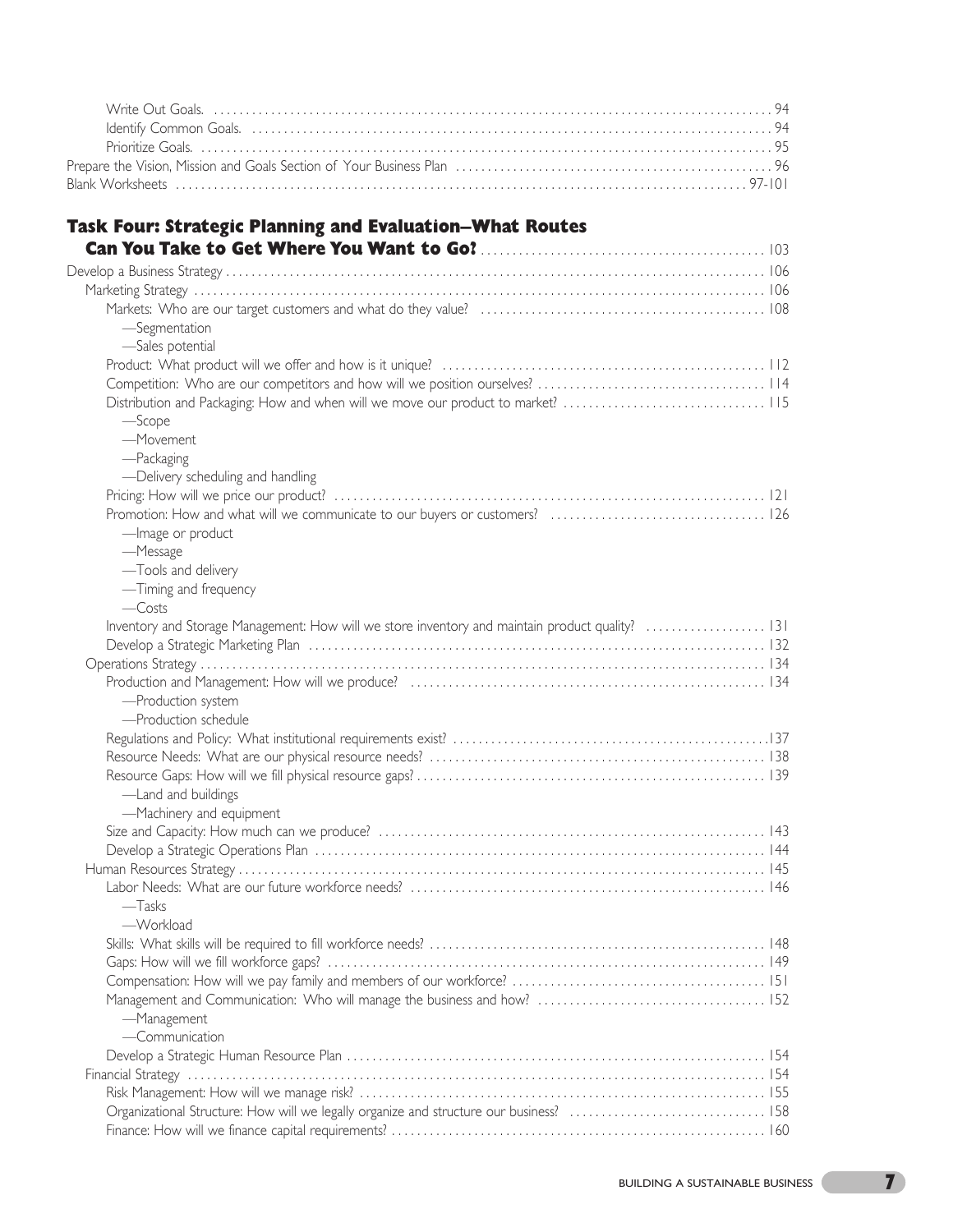| -Enterprise Evaluation for Profitability: Net return and break-evens                                             |  |
|------------------------------------------------------------------------------------------------------------------|--|
| -Whole Farm Evaluation for Profitability: Partial budgeting and long-range planning                              |  |
| Liquidity: Will this new strategy help generate cash flow sufficient to pay back debts in a timely fashion?  174 |  |
|                                                                                                                  |  |
|                                                                                                                  |  |
|                                                                                                                  |  |
|                                                                                                                  |  |
|                                                                                                                  |  |
|                                                                                                                  |  |
|                                                                                                                  |  |

#### **Task Five: Present, Implement and Monitor Your Business Plan–Which Route Will You Take and How Will You Check Your Progress Along the Way?** . . . . . . . . . . . . . . 233

| <b>VIIII IVU TANG ANU MUN VIIII IVU VIICUN TUUT FTUGTOS MIVIIG UIG VEAJ</b> F                   |  |
|-------------------------------------------------------------------------------------------------|--|
|                                                                                                 |  |
|                                                                                                 |  |
|                                                                                                 |  |
|                                                                                                 |  |
|                                                                                                 |  |
|                                                                                                 |  |
|                                                                                                 |  |
|                                                                                                 |  |
|                                                                                                 |  |
|                                                                                                 |  |
|                                                                                                 |  |
|                                                                                                 |  |
| Appendix B: Farm Financial Standards Council Business Performance Measures (Sweet Sixteen)  277 |  |
|                                                                                                 |  |
| Appendix D: Direct Labor Requirements for Traditional Crop and Livestock Enterprises  280       |  |

#### **List of Figures**

| Figure 1.  |                                                                                         |  |
|------------|-----------------------------------------------------------------------------------------|--|
| Figure 2.  | Example from Cedar Summit Farm-Introduction Worksheet: Why Are You Developing           |  |
|            |                                                                                         |  |
| Figure 3.  |                                                                                         |  |
| Figure 4.  |                                                                                         |  |
| Figure 5.  | Example from Cedar Summit Farm—Worksheet 2.1: A Brief History of Our Farm Operation  29 |  |
| Figure 6.  |                                                                                         |  |
| Figure 7.  |                                                                                         |  |
| Figure 6.  |                                                                                         |  |
| Figure 8.  |                                                                                         |  |
| Figure 9.  | Example from Cedar Summit Farm—Worksheet 2.3: Tangible Working Assets  40               |  |
| Figure 10. | Example from Cedar Summit Farm—Worksheet 2.4: Institutional Considerations  41          |  |
| Figure 11. |                                                                                         |  |
|            |                                                                                         |  |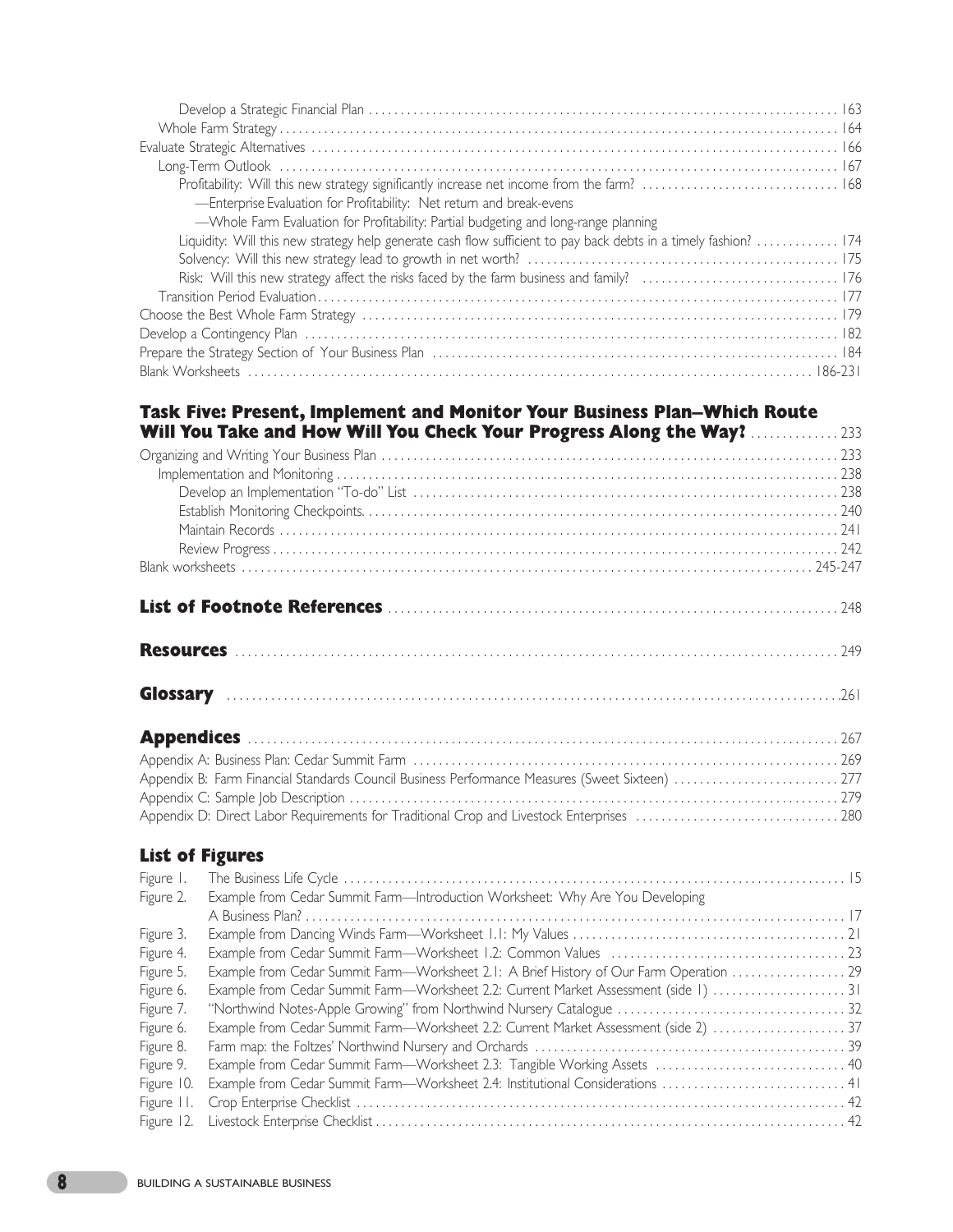| Figure 13. | Example from Cedar Summit Farm--Worksheet 2.5: Describing Crop Production Systems  43                          |  |
|------------|----------------------------------------------------------------------------------------------------------------|--|
| Figure 14. | Example from Cedar Summit Farm--Worksheet 2.6: Describing Livestock Production Systems  44                     |  |
| Figure 15. | Example from Cedar Summit Farm—Worksheet 2.7: Enterprise/Calendar Matrix  45                                   |  |
| Figure 16. | Example from Cedar Summit Farm—Worksheet 2.8: Human Resources Matrix  47                                       |  |
| Figure 17. | Example from Cedar Summit Farm—Worksheet 2.9: Assessing Worker Abilities and Needs  49                         |  |
| Figure 18. | Example from Cedar Summit Farm-Worksheet 2.10: Likely Changes in Our                                           |  |
|            |                                                                                                                |  |
| Figure 19. | FINBIN Average Expenses for 2001 Farm Family in Minnesota and North Dakota 52                                  |  |
| Figure 20. |                                                                                                                |  |
| Figure 21. |                                                                                                                |  |
| Figure 22. |                                                                                                                |  |
| Figure 23. |                                                                                                                |  |
| Figure 24. |                                                                                                                |  |
| Figure 25. | Example from Cedar Summit Farm—Worksheet 2.14: Earned Net Worth Change Analysis 57                             |  |
| Figure 26. | Example from Cedar Summit Farm-Worksheet 2.15: Financial Ratios Based on the                                   |  |
|            |                                                                                                                |  |
| Figure 27. | Example from Cedar Summit Farm--Worksheet 2.16: Whole Farm Trend Analysis  60                                  |  |
| Figure 28. |                                                                                                                |  |
| Figure 29. |                                                                                                                |  |
| Figure 30. | Example from Cedar Summit Farm—Worksheet 2.18: Whole Farm SWOT Analysis  65                                    |  |
| Figure 31. |                                                                                                                |  |
| Figure 32. |                                                                                                                |  |
| Figure 33. | Example from Cedar Summit Farm—Worksheet 3.2: Creating My Business Mission Statement  90                       |  |
|            | Example from Cedar Summit Farm--Worksheet 3.4: Identifying Our Family Business Goals  93                       |  |
| Figure 34. |                                                                                                                |  |
| Figure 35. |                                                                                                                |  |
| Figure 36. |                                                                                                                |  |
| Figure 37. |                                                                                                                |  |
| Figure 38. |                                                                                                                |  |
| Figure 39. | Example from Cedar Summit Farm—Worksheet 4.1: Customer Segmentation  110                                       |  |
| Figure 40. |                                                                                                                |  |
| Figure 41. | Example from Cedar Summit Farm--Worksheet 4.3: Product and Uniqueness  113                                     |  |
| Figure 42. |                                                                                                                |  |
| Figure 43. |                                                                                                                |  |
| Figure 44. |                                                                                                                |  |
| Figure 45. | Recommendations for Approaching Retail Buyers (and accommodational content and accommendations for Approaching |  |
| Figure 46. | Example from Cedar Summit Farm—Worksheet 4.5: Distribution and Packaging (side 2)  120                         |  |
| Figure 47. | Blooming Prairie Wholesale Produce Pricing List (and the content of the content of the Males of the Prairie of |  |
| Figure 48. |                                                                                                                |  |
| Figure 49. |                                                                                                                |  |
| Figure 50. |                                                                                                                |  |
| Figure 51. |                                                                                                                |  |
| Figure 52. |                                                                                                                |  |
| Figure 53. |                                                                                                                |  |
| Figure 54. |                                                                                                                |  |
| Figure 55. | Cedar Summit Farm price list with Minnesota Grown logo posted at their farm stand  129                         |  |
| Figure 56. | Cedar Summit Farm holiday flyer/advertisement for cheese and meat boxes  130                                   |  |
| Figure 57. | Example from Cedar Summit Farm—Worksheet 4.8: Inventory and Storage Management  132                            |  |
| Figure 58. | Excerpt from Cedar Summit Farm's Worksheet 4.9: Marketing Strategy Summary (side 2)  133                       |  |
| Figure 59. | Excerpt from Cedar Summit Farm's Worksheet 4.10: Production System and Schedule  135                           |  |
| Figure 60. |                                                                                                                |  |
| Figure 61. |                                                                                                                |  |
| Figure 62. | Some Agricultural Licenses and Permits Required by the State of Minnesota  137                                 |  |
| Figure 63. | Excerpt from Cedar Summit Farm's Worksheet 4.14: Resource Needs and Acquisition  139                           |  |
| Figure 64. |                                                                                                                |  |
| Figure 65. |                                                                                                                |  |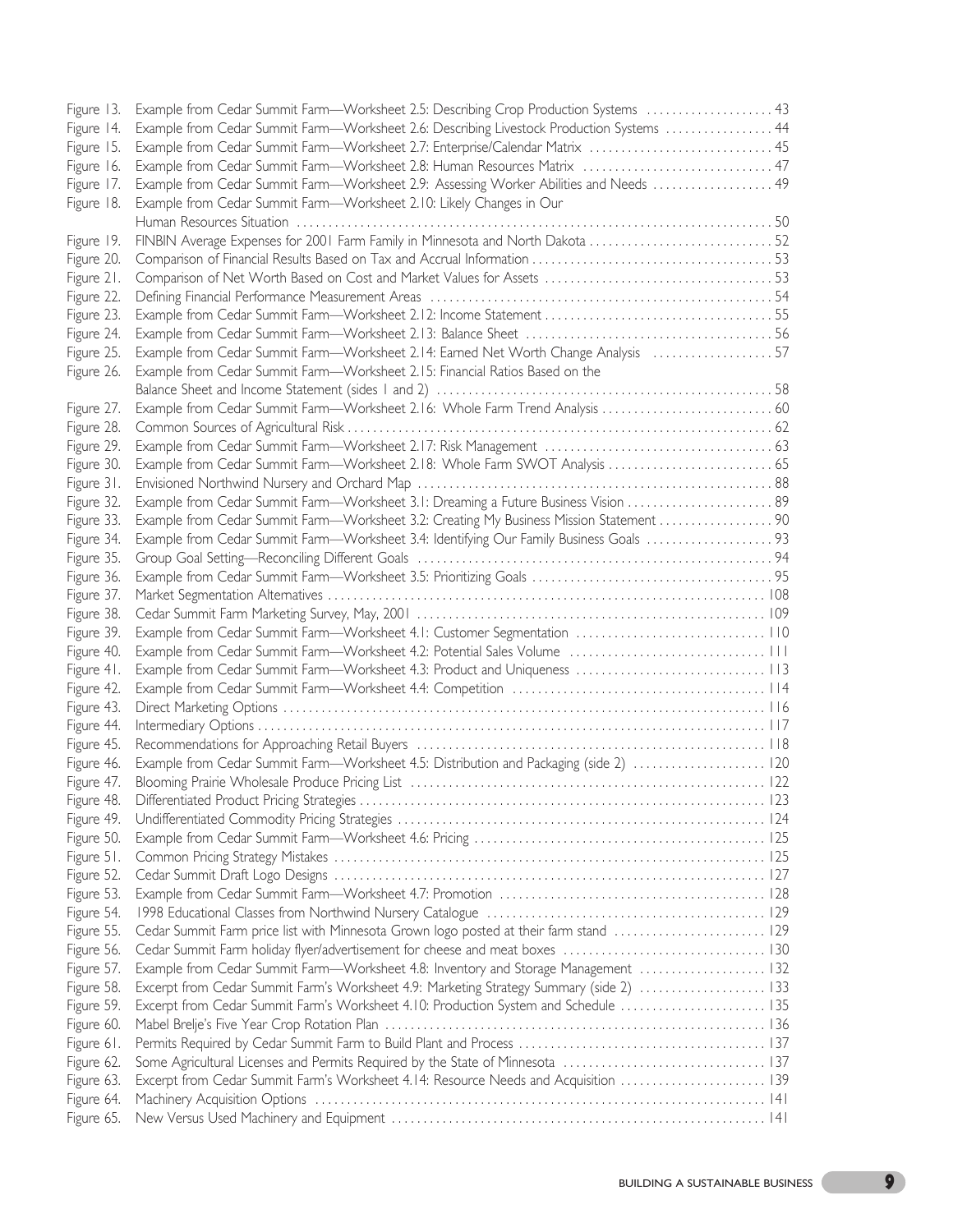| Figure 66. |                                                                                                                                                                                                                               |  |
|------------|-------------------------------------------------------------------------------------------------------------------------------------------------------------------------------------------------------------------------------|--|
| Figure 67. |                                                                                                                                                                                                                               |  |
| Figure 68. | Example from Cedar Summit Farm--Worksheet 4.16: Estimating Output and Capacity  144                                                                                                                                           |  |
| Figure 69. | Excerpt from Cedar Summit Farm's Worksheet 4.17: Operations Strategy Summary  145                                                                                                                                             |  |
| Figure 70. | Example from Cedar Summit Farm—Worksheet 4.18: Tasks and Workload  147                                                                                                                                                        |  |
| Figure 71. | Florence Minar working on the Minnesota Organic Milk (MOM's) processing line  148                                                                                                                                             |  |
| Figure 72. |                                                                                                                                                                                                                               |  |
| Figure 73. | Example from Cedar Summit Farm--Worksheet 4.19: Filling Workforce Needs  150                                                                                                                                                  |  |
| Figure 74. |                                                                                                                                                                                                                               |  |
| Figure 75. | Excerpt from Cedar Summit Farm's Worksheet 4.23: Human Resources Strategy Summary  154                                                                                                                                        |  |
| Figure 76. |                                                                                                                                                                                                                               |  |
| Figure 77. |                                                                                                                                                                                                                               |  |
| Figure 78. |                                                                                                                                                                                                                               |  |
| Figure 79. | Example from Cedar Summit Farm—Worksheet 4.25: Business Organization  159                                                                                                                                                     |  |
| Figure 80. |                                                                                                                                                                                                                               |  |
| Figure 81. |                                                                                                                                                                                                                               |  |
| Figure 82. |                                                                                                                                                                                                                               |  |
| Figure 83. |                                                                                                                                                                                                                               |  |
| Figure 84. | Excerpt from Cedar Summit Farm's Worksheet 4.28: Financial Strategy Summary  163                                                                                                                                              |  |
| Figure 85. | Example from Cedar Summit Farm-Worksheet 4.29: Summarize a Whole Farm                                                                                                                                                         |  |
|            |                                                                                                                                                                                                                               |  |
| Figure 86. |                                                                                                                                                                                                                               |  |
| Figure 87. |                                                                                                                                                                                                                               |  |
| Figure 88. |                                                                                                                                                                                                                               |  |
| Figure 89. |                                                                                                                                                                                                                               |  |
| Figure 90. | Example from Hog Finishing Operation—Worksheet 4.33: Long-Range Income Statement  173                                                                                                                                         |  |
| Figure 91. | Example from Hog Finishing Operation--Worksheet 4.34: Long-Range Projected Cash Flow  174                                                                                                                                     |  |
| Figure 92. |                                                                                                                                                                                                                               |  |
| Figure 93. |                                                                                                                                                                                                                               |  |
| Figure 94. |                                                                                                                                                                                                                               |  |
| Figure 95. | Example from Hog Finishing Operation-Worksheet 4.37: Transitional Cash Flow  178                                                                                                                                              |  |
| Figure 96. |                                                                                                                                                                                                                               |  |
| Figure 97. | Example from Cedar Summit Farm-Worksheet 4.38: Scoring and Deciding on a                                                                                                                                                      |  |
|            | Final Business Strategy (and according to the control of the control of the control of the control of the control of the control of the control of the control of the control of the control of the control of the control of |  |
|            | Figure 98. Example from Cedar Summit Farm—Worksheet 4.40: Executive Summary Statement  185                                                                                                                                    |  |
|            | Figure 99. Example from Cedar Summit Farm-Worksheet 5.1: Business Plan Outline  236                                                                                                                                           |  |
|            |                                                                                                                                                                                                                               |  |
|            |                                                                                                                                                                                                                               |  |
|            | Figure 102. Example from Cedar Summit Farm-Worksheet 5.2: Implementation To-do List  239                                                                                                                                      |  |
|            | Figure 103. Example from Northwind Nursery and Orchard—Worksheet 5.3: Monitoring  240                                                                                                                                         |  |
|            |                                                                                                                                                                                                                               |  |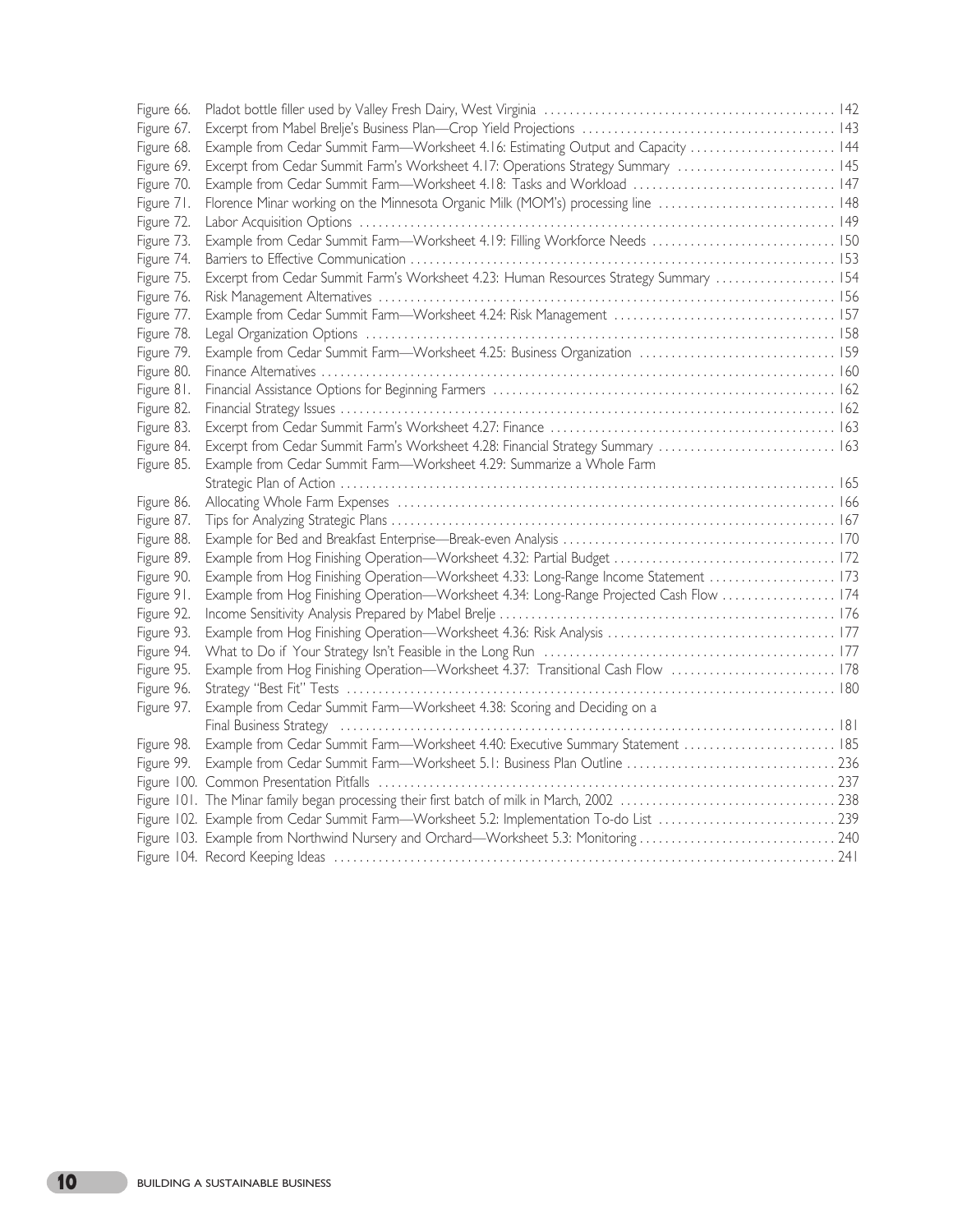# iNtRODuCtiON

*"Business planning is a critical component to any operation. Even though a 'seat-of-the-pants' approach to farming might work, it takes too long to figure out if a decision is a poor one; you can waste years doing the wrong thing when you could have been doing the right thing."*

—Greg Reynolds, Riverbend Farm owner/operator.

experienced farmer who is considering on-farm processing, or a retiring business owner who is looking to pass on the farm, business planning is important. It is an ongoing process that begins with the identification of values and ends with a strategic plan to address critical management functions. Like many rural entrepreneurs, you may have a strong sense of the values that drew you to the land or inspired you to begin a business. You may also have a clear set of personal and business goals that you would like to pursue "when the time is right." But, if you're like most farmers and rural business owners, you run into problems when trying to incorporate values and goals into day-to-day business decisions. How can you build a balanced and

Regardless of whether you are a beginning entrepreneur who has recently inherited a business, an

Unlike most other business planning tools, *Building a Sustainable Business: A Planning Guide for Farmers and Rural Business Owners* takes a whole-farm approach. You will consider traditional business planning and marketing principles as well as your personal, economic, environmental and community values—those less tangible things that are a part of your thoughts every day, but which often don't become a planned part of your business. You will be asked to integrate values with business management practices throughout this Guide.

sustainable business—one that reflects your values and is

successful—in the long run?

### つつつつつつつ **Planning Tasks** ■ One: Identify Values **What's Important to You?** ■ Two: Review History and Take Stock of Your Current Situation **What Have You Got?** ■ Three: Clarify Your Vision, Develop a Mission Statement and identify goals **Where Do You Want to Go?** ■ Four: Strategic Planning and **Evaluation What Routes Can You Take to Get Where You Want to Go?** ■ Five: Present, Implement and Monitor Your Business Plan **Which Route Will You Take and How Will You Check Your Progress Along the Way?**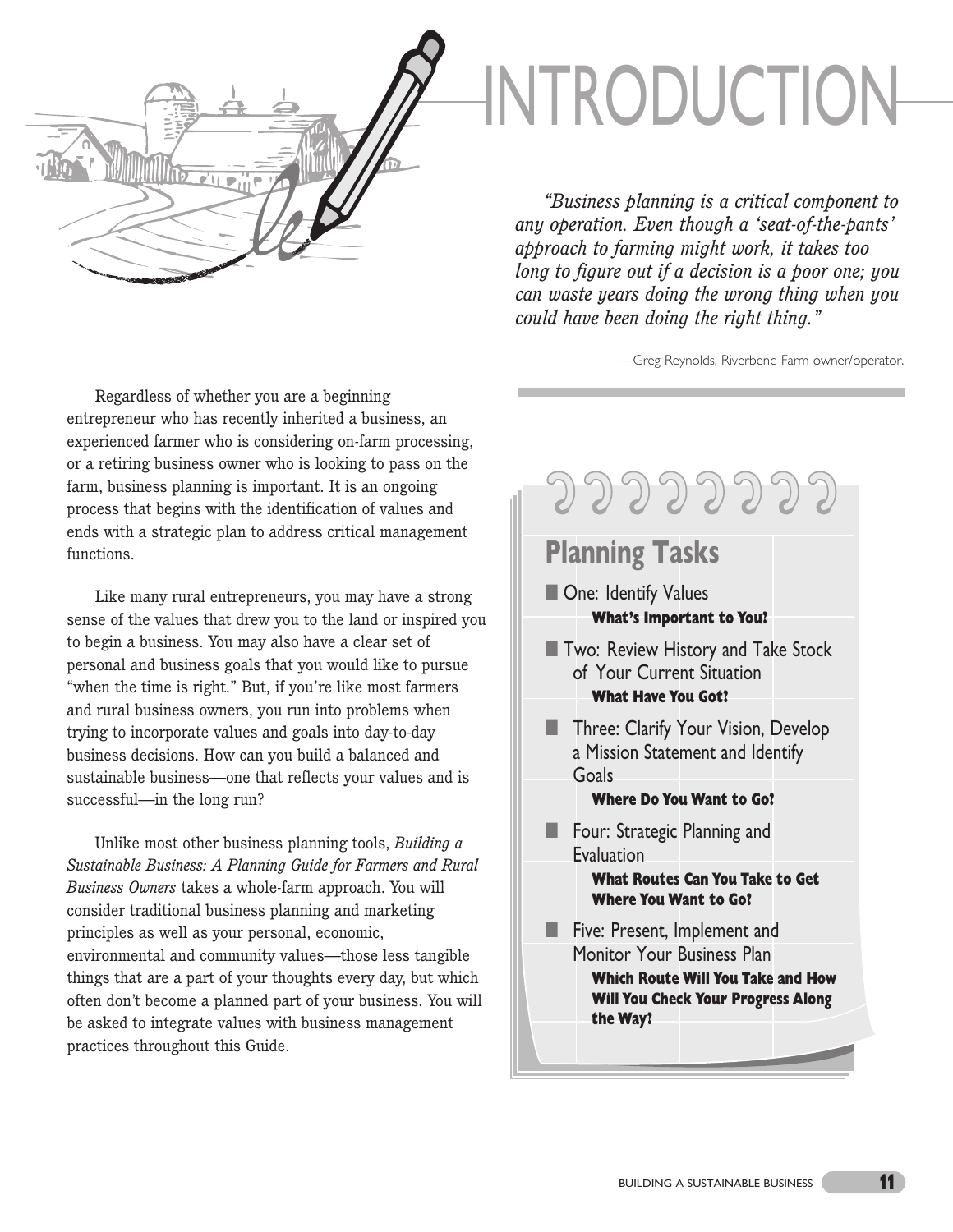# Structure of This Guide

This Guide is divided into five chapters—each reflecting a critical "planning task."

- **•** Task One: Identify Values—What's Important to You?
- **•** Task Two: Review History and Take Stock of Your Current Situation— What Have You Got?
- **•** Task Three: Clarify Your Vision, Develop a Mission Statement and Identify Goals—Where Do You Want to Go?
- **•** Task Four: Strategic Planning and Evaluation—What Routes Can You Take to Get Where You Want to Go?
- **•** Task Five: Present, Implement and Monitor Your Business Plan— Which Route Will You Take and How Will You Check Your Progress Along the Way?

Within each Planning Task, the four key functional planning areas are addressed: *marketing, operations, human resources* and *finances*. In Planning Task One, you and your planning team (family, business partners, lenders) will identify the values that bring each of you to the table. Planning Task Two asks you and your team to document business history and take stock of your current situation. In Planning Task Three, you will clarify a future vision for your business as well as develop goals and a mission statement that reflect the values you identified in Planning Task One. Planning Task Four addresses the crux of your business plan: the development and evaluation of strategic marketing, operations, human resources and financing alternatives. Finally, in Planning Task Five you will pull everything together into a written business plan.

Within each task, you'll find examples of completed worksheets from five of the farmers who completed business plans for their enterprises using this guide.

*To print a complete set of blank worksheets, go to www.misa.umn.edu/ publications/bizplan.html*

**These icons let you know which of the four key management areas is being discussed in each Planning Task.**

**......** The Four Key Management Areas: ➠ **Marketing** • Operations • Human Resources • Finance . Finance<br>**. . . . . . . . . . . . . . .** The Four Key Management Areas: • Marketing ➠ **Operations** • Human Resources • Finance **............** The Four Key Management Areas: • Marketing • Operations ➠ **Human Resources** • Finance . Finance<br>**. . . . . . . . . . . . . . . . . .** The Four Key Management Areas:

- Marketing
- Operations
- Human Resources

➠ **Finance**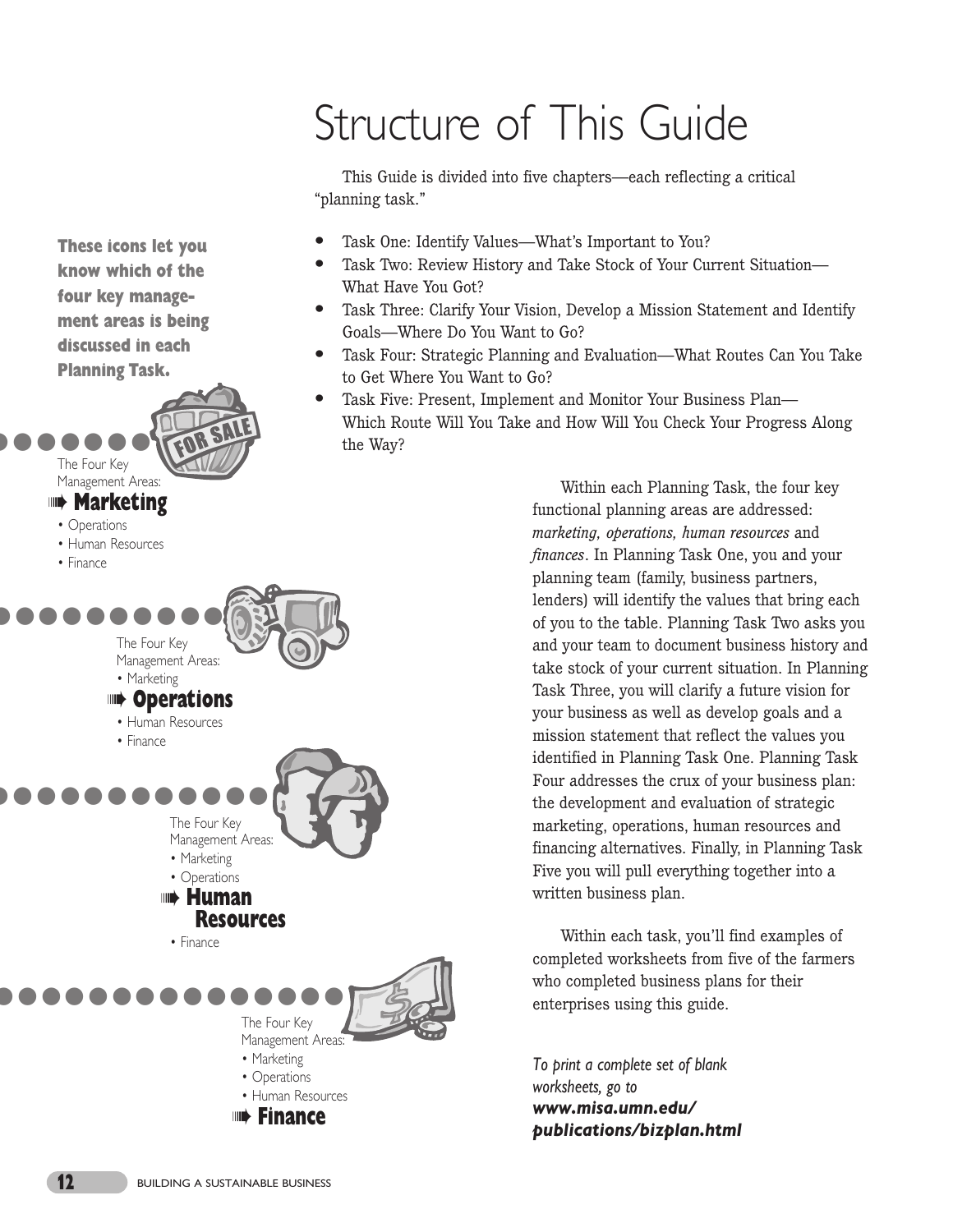#### **Mabel Brelje: Certified organic small grain, corn, and soybean**

**grower** located in Glencoe, Minnesota. Mabel began the planning process shortly after receiving organic certification in 1998. At that time, her planning needs were three-fold and revolved around human resources, operations and marketing issues. Her primary planning issues concerned: (1) chronic labor and equipment shortages; (2) lack of established, reliable markets; and (3) the need to find a buyer for the farm.

#### **Mary Doerr, Dancing Winds Farm:** On-farm

goat cheese producer and bed and breakfast operator located in Kenyon, Minnesota. Mary had been operating her farm business for 14 years prior to developing her business plan as part of the MISA review process. At the time, Mary's planning objectives included improving financial management, increasing the number of B&B guests, and developing an apprenticeship cheese-making program on the farm.

#### **Frank Foltz, Northwind Nursery and Orchard:**

Edible landscape nursery stock grower and marketer located in Princeton, Minnesota. Frank had operated his family business for 17 years when he drafted a business plan to ready the catalogue portion of his business for sale to an outside buyer and to map out a long-term plan for onfarm nursery stock sales, tourism, and homesteading education.

#### **Dave and Florence Minar, Cedar Summit Farm:** Large-

scale dairy graziers located in New Prague, Minnesota. They operated the farm together for 30 years before preparing a business plan in 1999-2001. The Minars' primary planning objective was to evaluate on-farm milk processing as a strategy to reduce year-toyear income volatility and to create permanent work for several of their adult children. Dave and Florence shared their worksheets and business plan with MISA. You will see examples from their planning experience and their final business plan for the newly created Cedar Summit Creamery throughout this Guide.

**Greg Reynolds, Riverbend Farm:** Organic Community Supported Agriculture (CSA) vegetable grower and marketer located in Delano, Minnesota. Greg was in his fourth growing season when he sat down to write a business plan as part of the MISA review process. His critical planning issues were human resources and finance related. Greg struggled with seasonal labor and cash-flow constraints. Throughout the planning process, Greg considered two strategy alternatives: hiring labor and purchasing labor-saving equipment to address his seasonal shortages.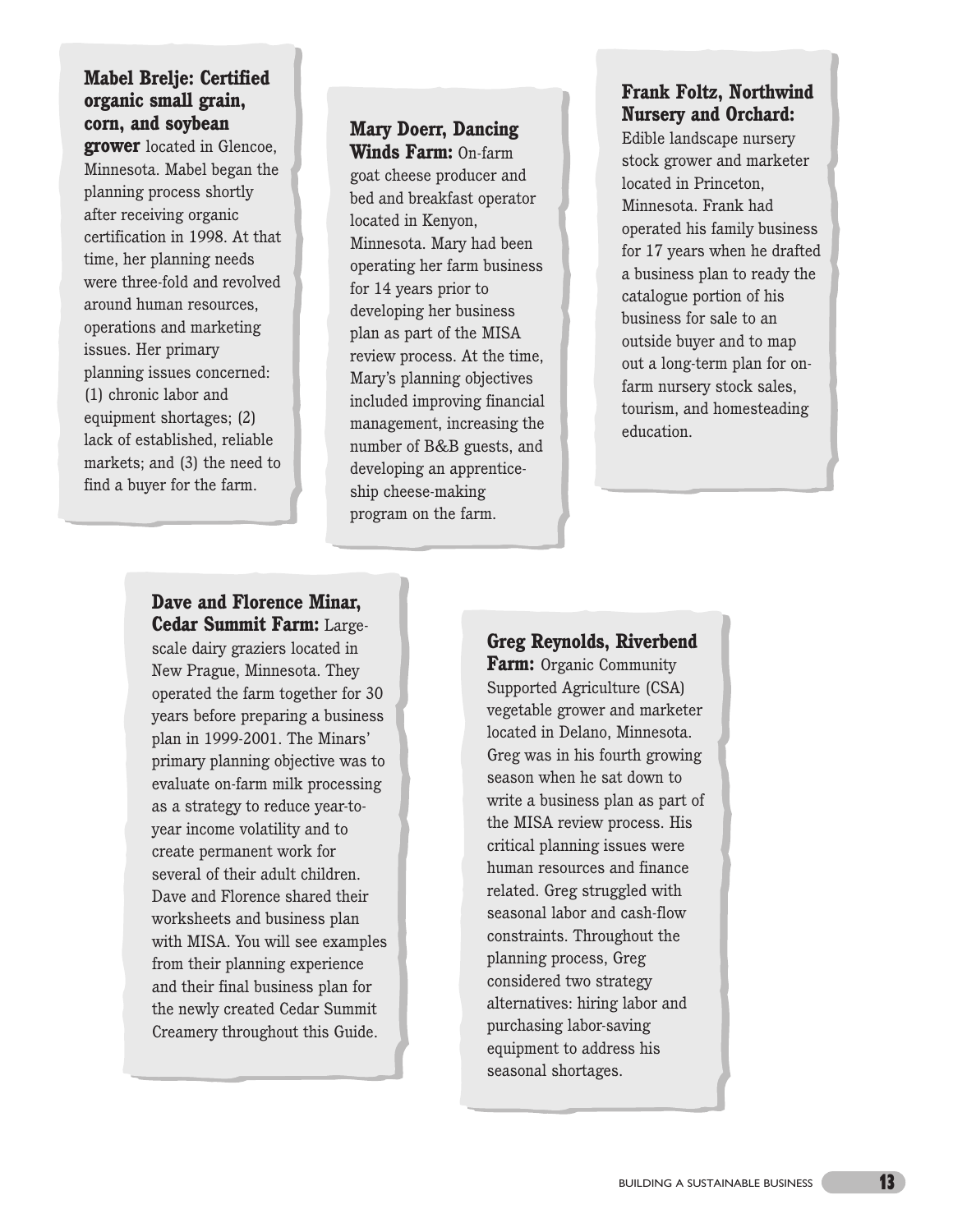# Using This Guide

This Guide is intended to be user-friendly—written so that anyone should be able to walk through the business planning process by following the Planning Tasks.

As you begin the planning process, try to work through the tasks as they are ordered and to consider all four of the functional areas within each task, since these aspects of business management are interrelated. However, it is equally important to work through this Guide in a way that makes sense given your needs and time constraints. You may not be able to address all of your planning needs the first time through this Guide. It may be more important to simply begin the process of planning and to recognize that it will be an ongoing project.

Some of the Planning Tasks are quite involved, such as Task Four, in which you develop alternative business strategies. As you go through each consideration for each of the marketing and finance alternatives, it can be easy to forget where you are! We've provided a flow diagram that we'll repeat at the beginning of each section, to help you keep track of where you are in the planning process and show you how it relates to the big planning picture.

The Table of Contents includes a list of completed Worksheet samples and the page number where they can be found in the text. This will allow you to find them more easily when you begin working on your own Worksheets. Blank Worksheets for you to use are found at the end of each Planning Task.

Each Planning Task also ends with a section about which parts of your work from that Planning Task should be included in a final business plan. You can also use the FINPACK Business Planning Software to help you assemble the final plan, and use the data directly from financial Worksheets.

## Before You Begin: Why Develop a Business Plan and Who Should Be involved in the Planning Process?

New and experienced business owners, regardless of history or current situation, can benefit from business planning. As an experienced producer, you may develop a business plan to: map out a transition from conventional to organic production management; expand your operation; incorporate more family members or partners into your business; transfer or sell the business; add value to your existing operation through product processing, direct sales or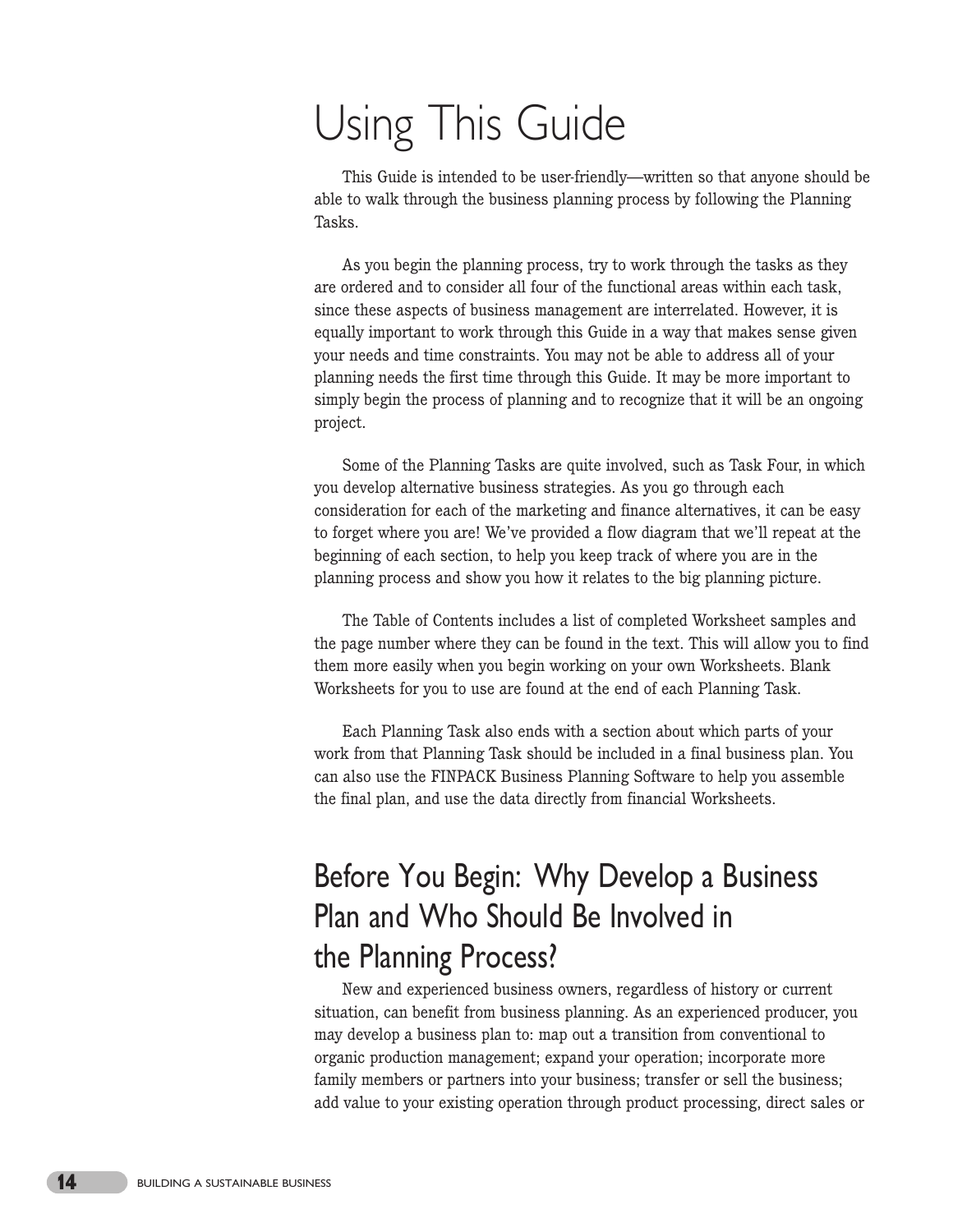cooperative marketing. It's never too late to begin planning! If you are a firsttime rural land owner or beginning farmer who may be considering the establishment of a bed and breakfast or community-supported agriculture (CSA) enterprise, business planning can help you identify management tasks and financing options that are compatible with your long-term personal, environmental, economic, and community values.

Business planning is an on-going, problem-solving process that can identify business challenges and opportunities that apply to your marketing, operations, human resources and finances, and develop strategic objectives to move your business beyond its current situation toward your future business vision.

Once developed, your business plan can be used as a long-term, internal organizing tool or to communicate your plans to others outside your business. Use your business plan to:

- **•** Make regular or seasonal marketing, operations, human resources and finance decisions.
- **•** Pursue long-term personal, economic, environmental and community goals.
- **•** Develop a business profile for communicating within or outside your family to potential business partners, lenders and customers.

Before you begin working through this Guide, take a few moments to consider where you are in the business life cycle and why you are developing a business plan. Are you just beginning? Ready for growth? Planning to consolidate and transfer out of the business?

Based on your position in the business life cycle, what do you want to accomplish? Do you need to explore a critical finance- or operations-related challenge that you currently face? Research a perceived marketing opportunity? Prepare for an anticipated internal change in human resources? Most likely you have several, interdependent planning motives. This Guide is designed to help you work through many of them. Be aware, however, that retirement and farm transfer issues are not treated directly in the text or Worksheets. If retirement and business transfer are your critical planning issues, you may benefit by working through the first few tasks (identifying values, reviewing your history and current situation, and identifying your vision and goals), before talking with an attorney or financial consultant to help you develop specific business liquidation or transfer strategies.

Once you've identified why you're developing a business plan, you need to decide who will be involved in developing your plan. Your planning should ideally be done as a team—this will not only enrich brainstorming, but will also secure support for your plan by those who are involved in the operation. Your planning team can be thought of as business "stakeholders"—those people who





1 *Financial Management in Agriculture,* 7th ed., Barry et al., 2002.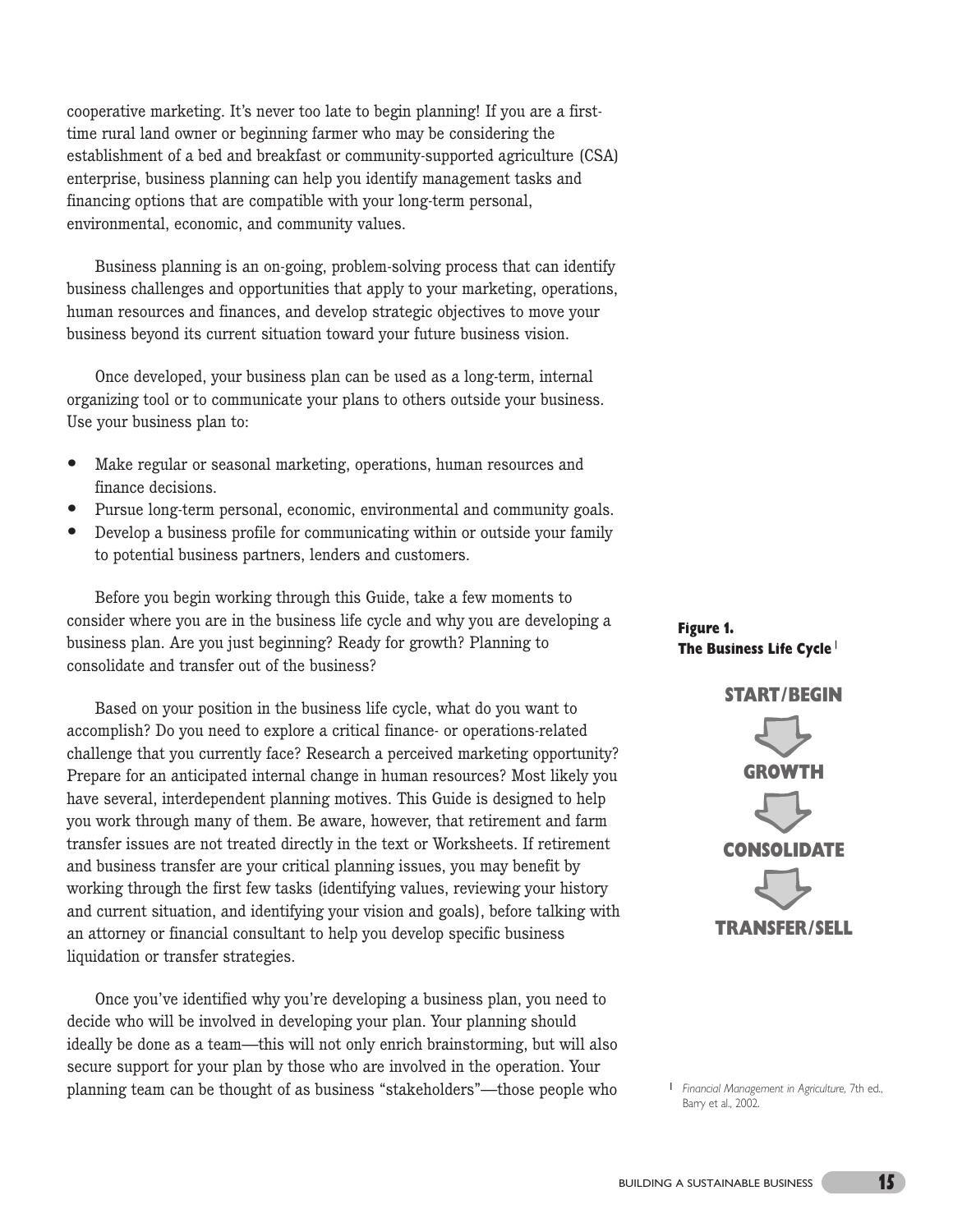**This symbol will appear wherever we encourage you to fill in your own worksheet or business plan.**



play a key role in your operation or who will be involved in business and personal decisions. Stakeholders often include family members, employees, partners, renters, other producers, landlords, customers, resource organizations, input dealers, lenders, community members, and veterinarians or other technical experts. These critical stakeholders should be considered your "planning team."

Use the **Why Are You Developing a Business Plan? Worksheet** to think about your specific business planning issues and to help you identify your planning team. If you are feeling overwhelmed and unsure about where to begin in the planning process, try narrowing your initial planning focus to one critical management area. For example, in the Worksheet at right, Cedar Summit Farm owner Dave Minar began the planning process by identifying a critical issue related to his dairy farm's long-term human resources availability. Minar considers his desire to employ more family members through the farm business his critical planning issue; it is his motivation behind the idea for on-farm milk processing which Dave and his wife, Florence, explore and present in their business plan (Appendix A).

Once you've identified the critical planning issues that you would like to address with your plan, think about how your plan will be used. If you intend to use the plan as a guide to seasonal operations, you will want to focus on the practical aspects of implementation. If your primary planning objective is to attract a potential business partner or financing, you will need to devote more time and space to fleshing out your business vision, its financial feasibility, and a marketing description of your final product or service.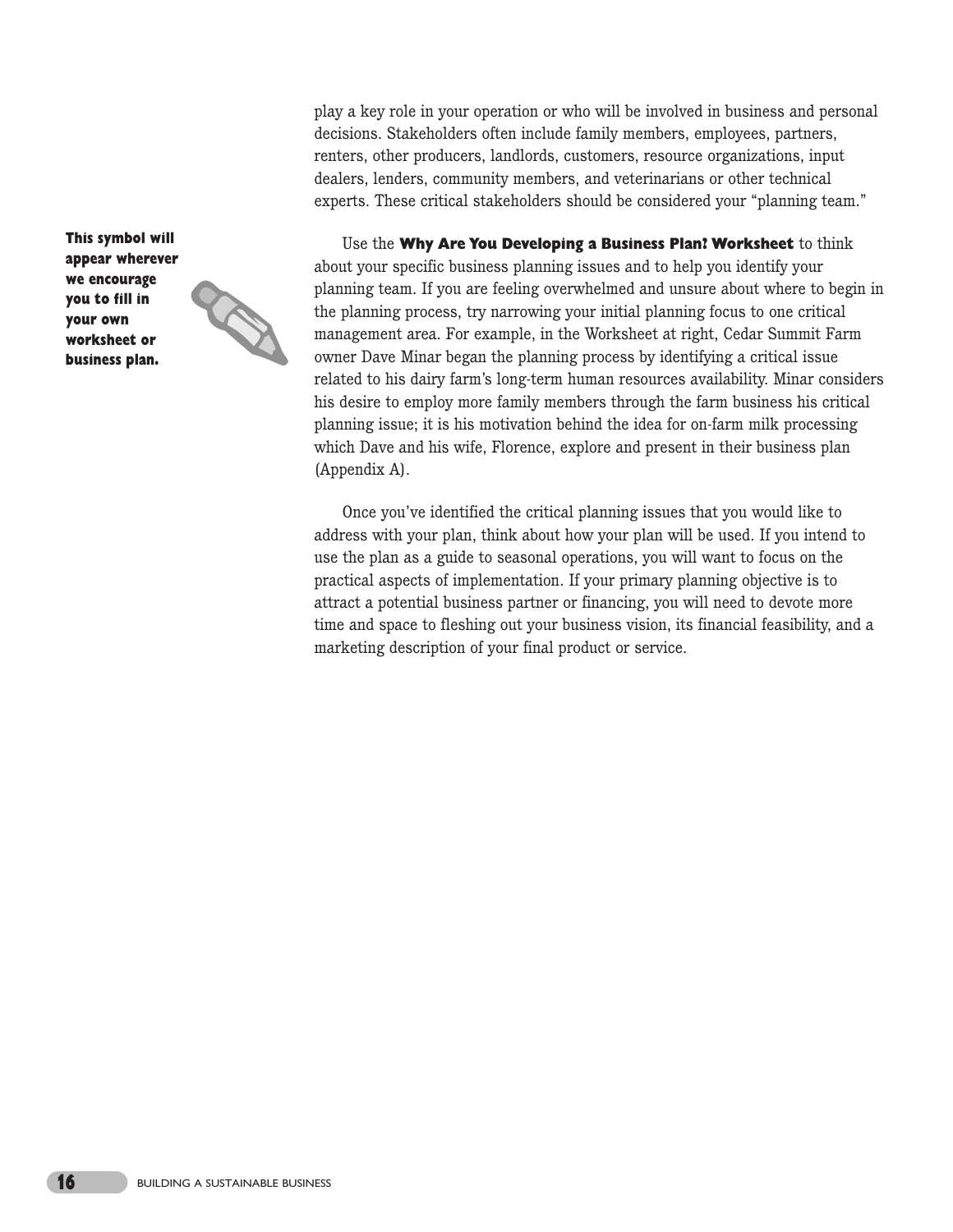

**Example from Cedar Summit Farm—Introduction Worksheet: Why Are You Developing a Business Plan?**